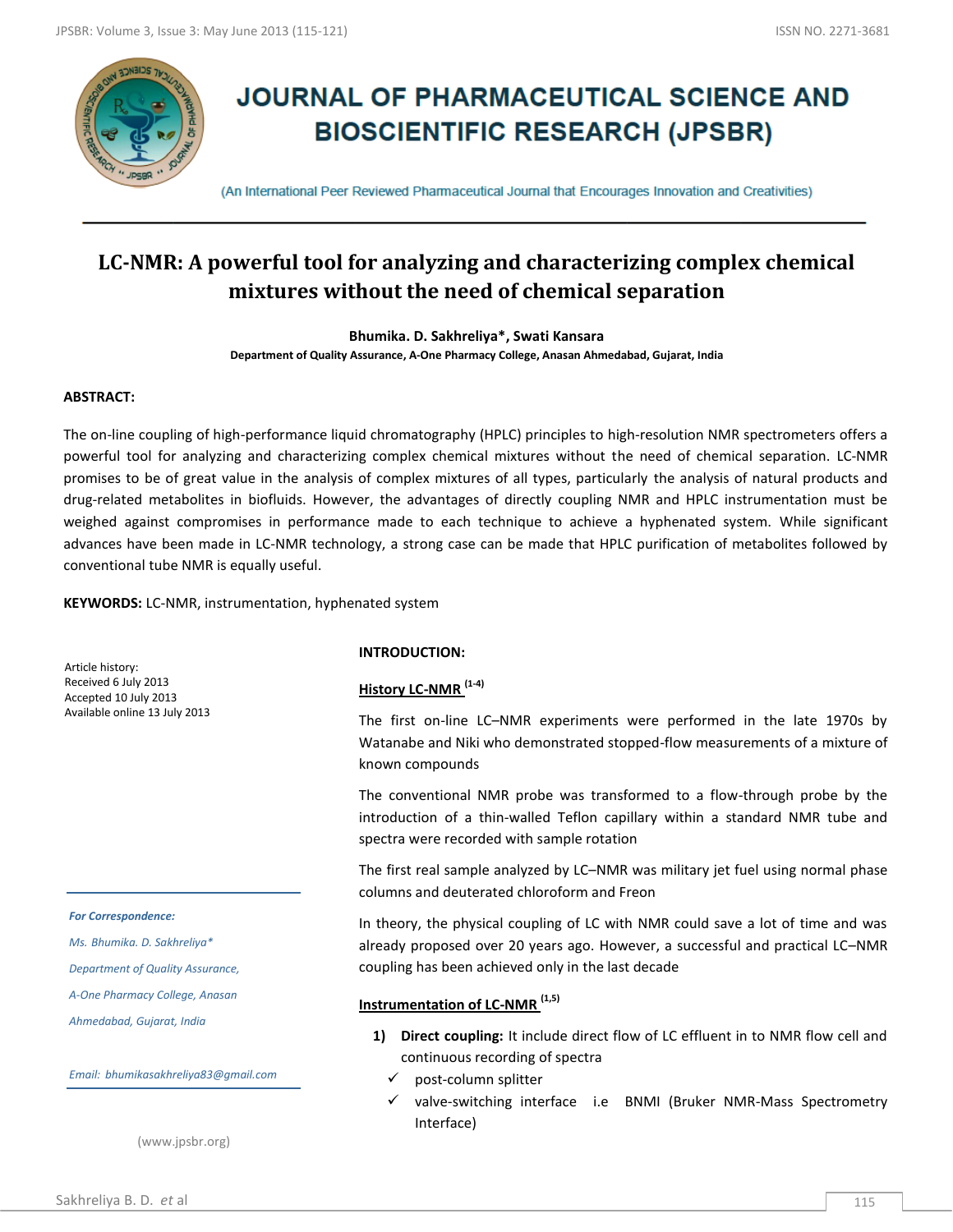





**Figure 2** Interfaces of LC-NMR(5,6)



**Figure 3** 36 Loop Cassette

## **2) Indirect coupling:**

- $\checkmark$  intermediate storage loop which transfer outlet of lc to NMR flow cell at specified time interval
- SPE unit



**Figure 4**

## **Modes of LC-NMR(3,4,5)**

- 1. **Continuous Flow(on flow):-** Eluent sampled in "realtime" as flowing through NMR Detection Coil
- 2. **Stopped Flow:-** Pump is stopped at desired location and data acquired
- 3. **Time Slices:-** Regions, or "time-slices" of interest are analyzed
- 4. **Peak Parking:-** Peaks of interest are "parked" in off-line sample loops
- 5. **Peak Trapping:-** Solid Phase Extraction cartridges are used to "re-concentrate" samples

## **1) On flow mode:**

The outlet of the LC-detector is connected directly to the NMR probe. While the peaks are eluting, NMR spectra are continuously acquired

The chromatographic system is used to move the samples/peaks through the NMR cell

Equipment: - Any HPLC system, which delivers a stable pulse free flow.

- LC-NMR Probe

- LCNMR interface not required

With any of the LCNMR interface ( BPSU / BSFU ) this working mode is also possible, however they are not required.

## **2) Stopped Flow method**

The outlet of the LC-detector is connected directly to the NMR probe. A LC-detector ( normally UV ) is used to detect peaks eluting from the column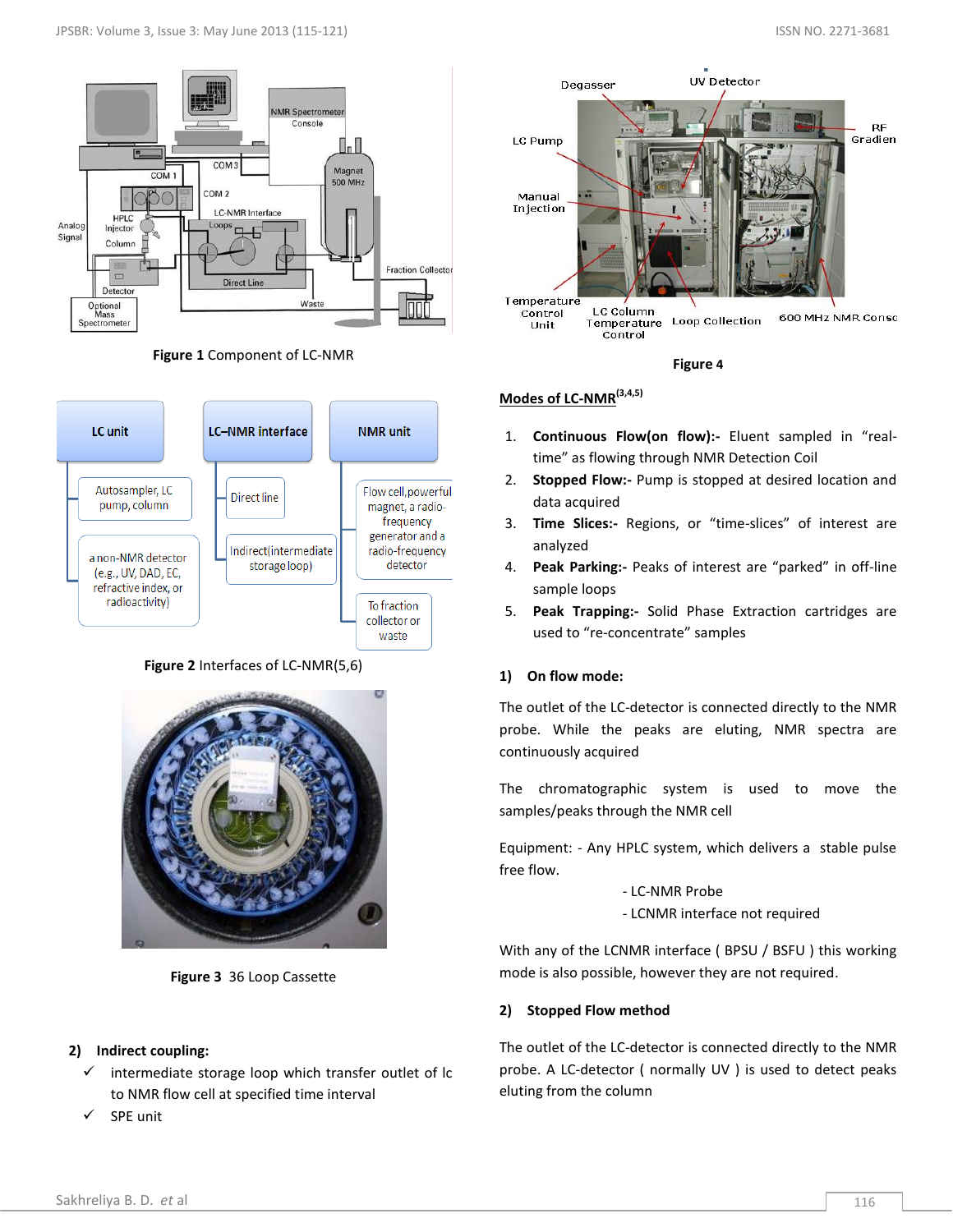When a peak is detected, the flow continues until the peak arrives in the NMR cell. At this time, the chromatography ( pump, data acquisition, gradient ) stops and the NMR experiments are performed

Once the NMR experiments are completed, the chromatography resumes until the next peak is found. This process can be repeated several times within one chromatogram

Equipment :- HPLC system

- LC-NMR Probe
- BSFU or BPSU-O
- Controlling station

#### **3) Time slice method**

It include to stop the flow at short interval over the chromatography peak to time slice different part of chromatography run

It is useful if there is poor chromatography separation or if compound under study have poor or no UV chromophore or if the exact chromatography retention time is unknown

The data from such a time slice experiment referred as a total NMR chromatogram(tNMRc)

#### **4) Peak Parking method**

The outlet of the LC-detector is connected to the sample loops of the BPSU-36 or BPSU-12. A LC-detector ( normally UV ) is used to detect peaks eluting from the column

A detected peak is moved into one of the sample loops without interrupting the chromatography. When the chromatography is completed, the HPLC pump is used to transfer the peaks from the loops into the NMR probe

Equipment :- Any HPLC system

 - Pump under control for transfer - LC-NMR Probe - BPFU-36, BPSU-12 - Controlling station

#### **5) Peak Trapping method**

The outlet of the LC-detector is connected to the SPE unit. A LC-detector ( normally UV ) is used to detect peaks eluting from the column.

A detected peak is moved trapped on a SPE cartridge without interrupting the chromatography

When the chromatography is completed, the chromatography solvents are removed and the peak is transfer with fully deuterated solvents into the NMR probe

Equipment :- Any HPLC system

- pump under control for transfer

- LC-NMR Probe
- SPE system
- Controlling station

## **Technology to improve sensitivity of LC-NMR method(4,5,7-13)**

- 1) LC method
	- a) On line SPE method
		- b) On line column trapping method
	- c) Use of semi micro column
- 2) NMR method
	- a) high strength magnetic field
	- b) high sensitivity probe
- 3) Solvent supression method
	- a) presaturation
	- b) soft pulse multiple irradiation
	- c) WET method

## **1) LC methods(7)**

#### **a) On line SPE method:**

It is important to eliminate unnecessary fractions by efficient pretreatment, introducing only the targeted component to the column and controlling overloading.

The SPE cartridge absorbs the desired peak

After the sample is dried with  $N_2$  gas and the contents are finally eluted from the cartridge into the NMR flow probe. <sup>(6)</sup>

## **SPE principle(12,13)**

Solid phase extraction involves the separation of components of samples in solution through their selective interaction with and retention by a solid, particulate sorbent.

The specific hydrophobic organic functional moieties are chemically bonded intimately to a solid surface, such as powdered chromatographic grade silica.

These groups will interact with hydrophobic organic compounds by van der waals forces and extract them from an aqueous sample in contact with the solid surface.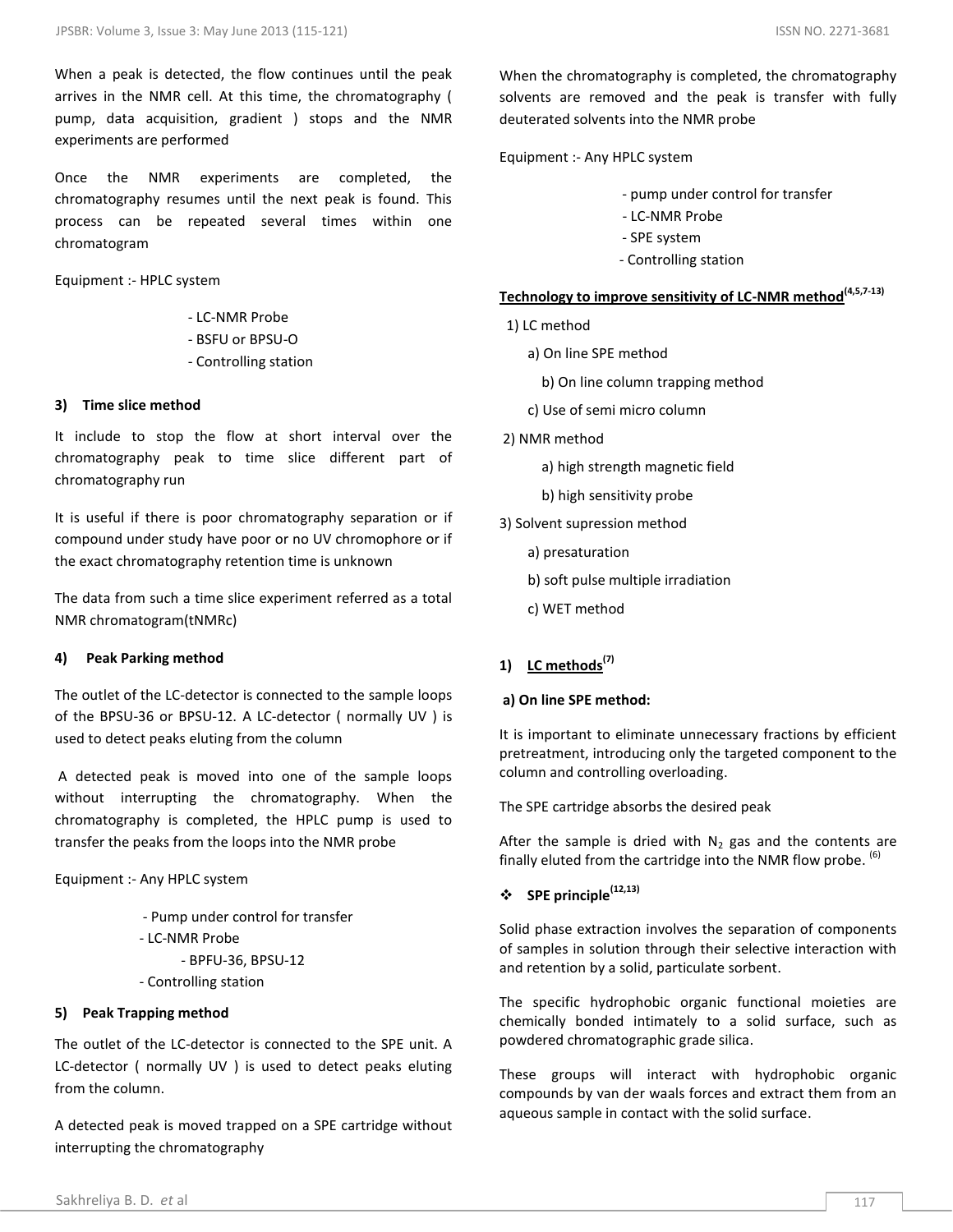SPE uses the affinity of solutes dissolved or suspended in a liquid (known as the mobile phase) for a solid through which the sample is passed (known as the stationary phase) to separate a mixture into desired and undesired components.

The result is that either the desired analytes of interest or undesired impurities in the sample are retained on the stationary phase.

The portion that passes through the stationary phase is collected or discarded, depending on whether it contains the desired analytes or undesired impurities.

If the portion retained on the stationary phase includes the desired analytes, they can then be removed from the stationary phase for collection in an additional step, in which the stationary phase is rinsed with an appropriate eluent.

## **SPE DEVICES(12,13)**

Several SPE configurations are used which are as following:

- o Cartridge
- o Disk
- o Micropipette tip
- o 96-well plate
- o Coated fiber

#### **CARTRIDGE**

The most popular SPE configuration is the cartridge.

Most SPE is carried out using a small packed bed of sorbent with a nominal particle size of 50-60 µm contained in a cartridge made from a polypropylene syringe barrel, fitted with luer tip, so that a needle can be affixed to direct the effluent to a small container or vial.

The sorbent being retained in position by use of fits. Frits are made of polytetrafluoroethylene (PTFE), polypropylene or stainless steel with a porosity of 10 to 20 µm and thus offer little flow resistance.

The sorbent generally occupies only the lower half of the cartridge, leaving space above to accommodate several milliliters of the sample solution or washing and solvents.

## **Advantages(6)**

- 1. Highly economical as nondeuterated solvents and HPLC buffers are used
- 2. The final transfer volume of 200–500 μl is deuterated
- 3. SPE uses less solvent than liquid-liquid extraction (LLE)
- 4. SPE is faster (at least 5 times)
- 5. High capacity
- 6. Total SPE costs are considerably less than LLE
- 7. High selectivity: broad choice of bonded phases and solvents
- 8. Automation much easier

Syringe barrel-like body<br>(usually polypropylene,<br>sometimes glass) Frits, 20um pores this, zount porce<br>(usually polyethylene,<br>sometimes Teflon SPE Packing or stainless steel) Luer Tip

**Figure 5** SPE tube



**Figure 6** SPEcartridge (Spark Hyspher Resin GP10, 96 cartridges, volume 30 μL)

## **b) On line column trapping(3)**

In this method, after separation using a conventional column, concentration is first done in a trap column, and the sample is separated again using a semi-micro column then introduced to NMR.

Concentration by this technique is highly effective.

Once sufficient sample has been collected on the trap, the flow reversed and the solute is transported to the NMR for further analysis

#### **c) Use of semi micro column**

- 1) The highest sensitivity is provided when all of the components separated by HPLC are introduced to the flow-cell of NMR
- 2) However, the peak volume separated by HPLC is greater than the flow-cell capacity **(normally about 30 μL to 120 μL)** therefore, only part of the component is actually the target of measurements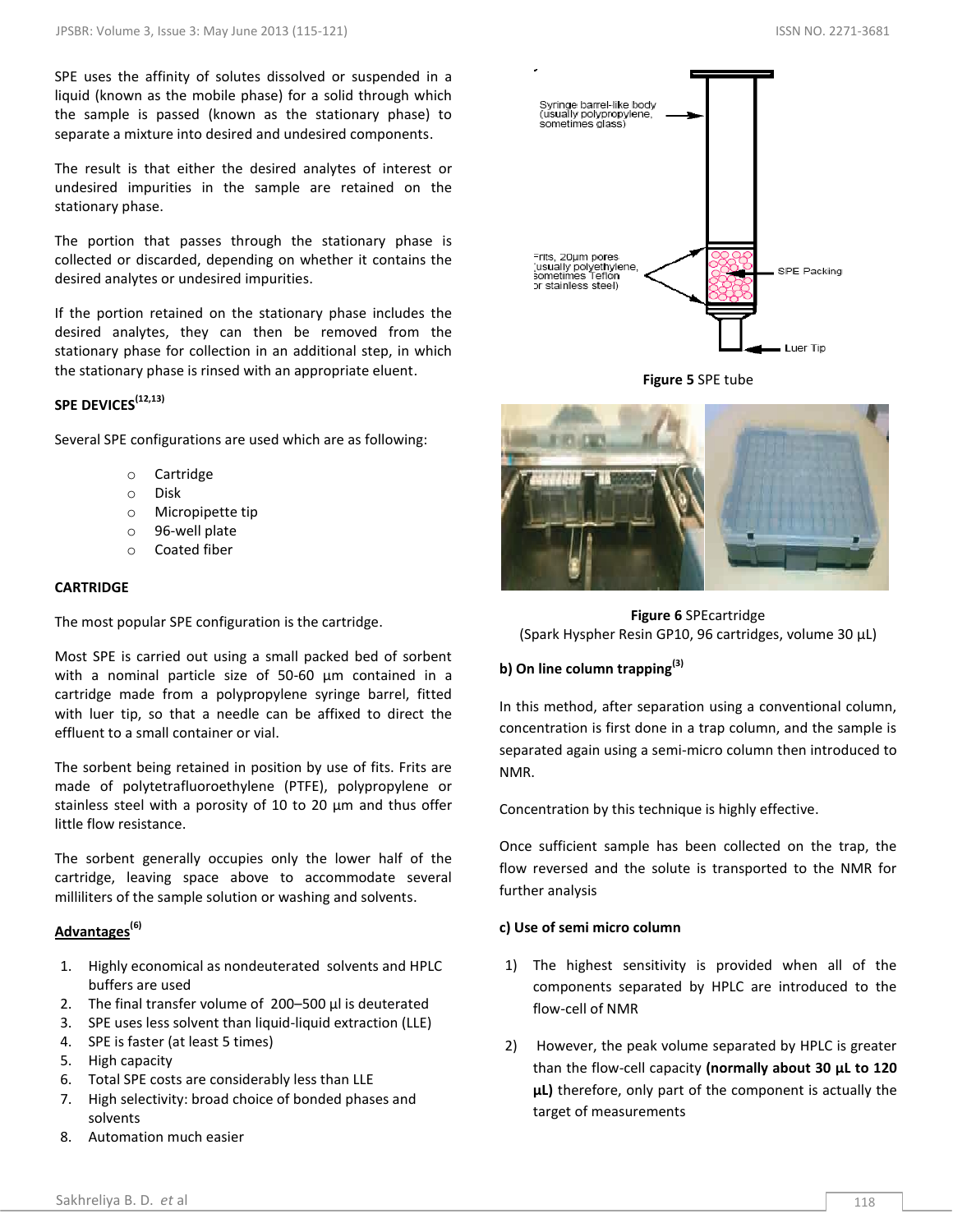

**Figure 7** On line column trapping

- 3) The method of using columns with an internal diameter of around 2 mm, known as semi-micro columns, is a peak concentration method suited to LC-NMR
- 4) The volume of a semi-micro column is around **1/5** of a conventional column, and since the required amount of solvent is reduced in proportion to the elution, highly concentrated sample solutions can be introduced to LCNMR
- **2) NMR methods(5,6)**

#### **a) High strength magnetic field**

NMR detection sensitivity is proportional to the magnetic field strength to the 3/2 power, and the stronger the external magnetic field is, the higher the sensitivity.

Currently, the magnetic field strength has reached 1000 MHz.

Magnetic fields being generated by modern instruments employing cryomagnets, field homogeneity is high and as a consequence the sample need not be rotated.

## **b) high-sensitivity probe(5)**

It is also known as a cryogenic probe that reduces the heat noise arising during NMR signal detection by cooling the coil using superconductor materials.

This will eliminates the thermal electronic noise associated with the initial stages of signal detection and increases the coil quality factor.This leads to an improvement in the S/Nratio by a factor of 3-4.



**Figure 8** Conventional NMR probe**. Figure 9** Continuous flow NMR probe

#### Flow Cells – Active Volume

| a) $3mm - 60uL$ |                      |
|-----------------|----------------------|
|                 | b) $4mm - 120 \mu L$ |
|                 | c) 5mm $-240 \mu L$  |



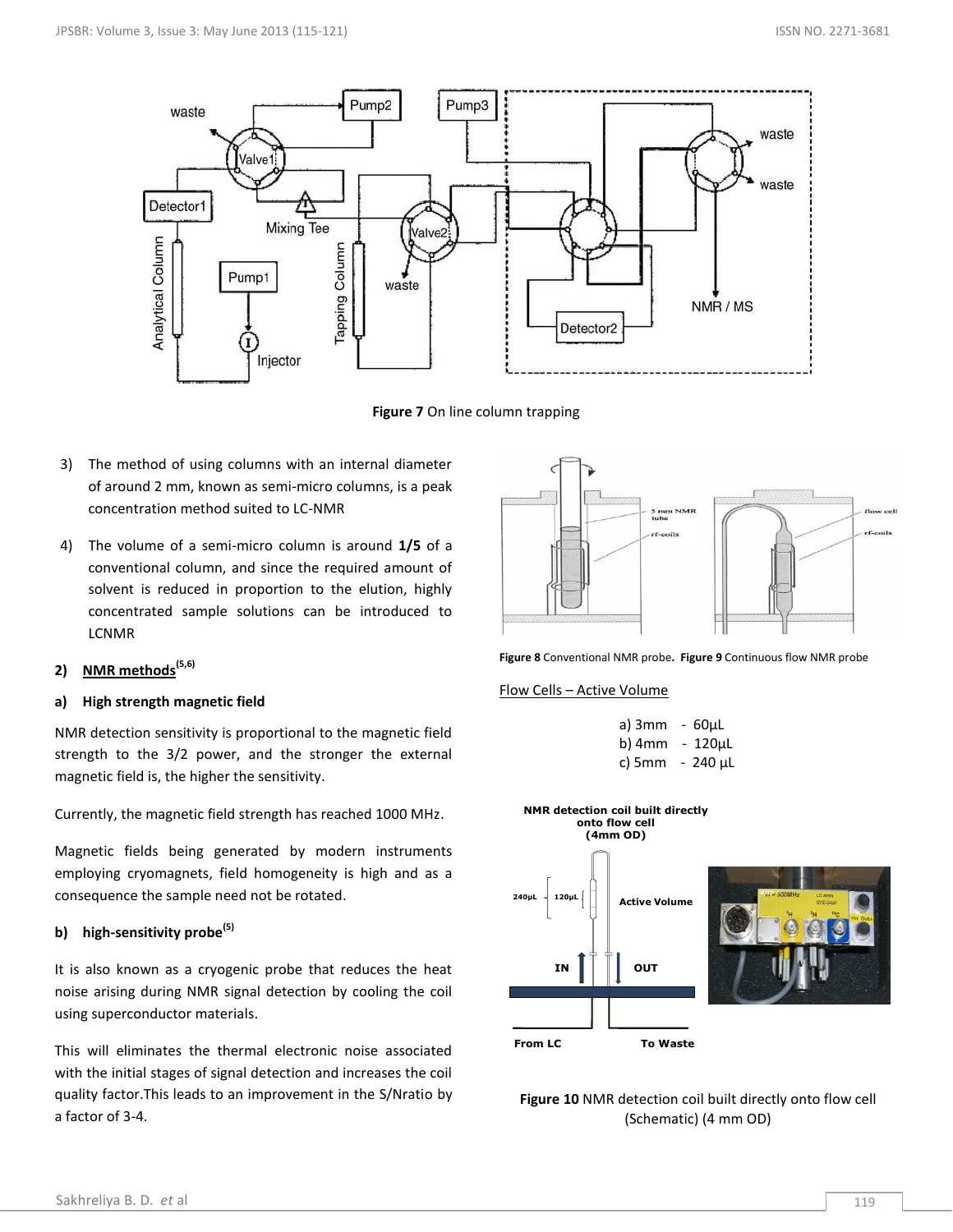## **3) Solvent supression methods(4,5,7)**

## **a) Presaturation**

It depend on the phenomenon that nuclei which are unable to relax because their population in ground state and exited state is same, do not contribute to free induction decay after pulse irradiation

Before the data acquisition, a highly selective low power pulse irradiates the desired solvent signal for 0.5 to 2 s. This leading to saturation of solvent signal frequency. During data acquisition, no irradiation should occur. This method is used for stopped flow mode.

## **b) soft pulse multiple irradiation**

Here, presaturation is performed with the use of shaped pulse which has a broader excitation profile. This method is better suitable for supression of multiplets

#### Advantage:

- 1. Easy to implement
- 2. Multiple presaturation can be possible

## Disadvantage:

1. Spin with resonance close to solvent frequency will also be saturated and 2D cross peak will be absent

## **c) WET method**

This technique contains NMR difference probe.

This difference probe consists of a dual coil probe that contains two sample coils in a resonant circuit that switches between parallel excitation and serial acquisition to cancel common signals, such as solvent and solvent impurities.

Essentially, this technique is based on a dual beam background subtraction, where the reference signal and sample signal that are collected simultaneously are subtracted from each other automatically.

No software manipulation, pulse sequence modification, or spectrometer alteration is necessary. Hence the technique does not lengthen the pulse sequence but it reduces experimental time.

It takes 50-100 ms. So it is used for on flow method. This method is used for on flow mode.

## **Other possible steps for solvent supression(3,4)**

 Using eluents that have as few 1H NMR resonances as possible, e.g: H<sub>2</sub>O, ACN, or MeOH

- $\checkmark$  Using at least one deuterated solvent, e.g., D<sub>2</sub>O (approx  $$290/L$ ), ACN-d<sub>3</sub> (approx  $$1600/L$ ), or MeOD (approx \$3000/L)
- $\checkmark$  Using buffers that have as few 1H NMR resonances as possible, e.g., TFA or ammonium acetate
- $\checkmark$  Using ionpair reagents that have as few 1H NMR resonances as possible, e.g., ionpairs with *t*-butyl groups create an additional resonance

## **Sensitivity of LC-NMR(6)**

#### **On flow mode:-**

sensitivity and resolution are limited by the short residence time of analytes at 0.5–1.5 ml min<sup>-1</sup>, and typically >10 μg per analyte are needed for quality results at the 1H observation frequency of 500 MHz

#### **Stopped flow mode/loop storage mode:-**

The limits of detection at the 1H observation frequency of 600 MHz for analytes are ~100 ng for 60-240µl flow probe cell

For highly concentrated analyts in 1.5 µl NMR active flow probe volume ,detection limit is in 5 ng range

#### **Accuracy limit**

 $^{1}$ H Sensitivity in 382:1, line shape 2.2/ 4.0, Resolution 0.22 Hz

 $^{13}$ C Sensitivity 246:1, line shape 0.7/ 2.3, Resolution 0.05Hz

## **Advantages of LC-NMR(5,9)**

- 1. The information between the two (three) techniques is so orthogonal; HPLC methods resolve "complexity of a mixture" by separation, whereas NMR resolves virtually any structure question (especially with different experiments)
- 2. The NMR can determine if the LC peak impure
- **3.** LC-NMR/MS is "THE" ultimate instrument
- **4.** NMR data can be taken without complete separation of mixture
- 5. It is nondestructive technique
- 6. Sample can be stored for analysis by another method

## **Disadvantages of LC-NMR(5,9)**

- 1. high costs
- 2. Capital equipment costs; long experiment times; partial use of <sup>2</sup>H solvents
- 3. operator training requirements
- 4. Doing LC-NMR/MS requires a unique set of skills.
- 5. Difficulty in solvent selection